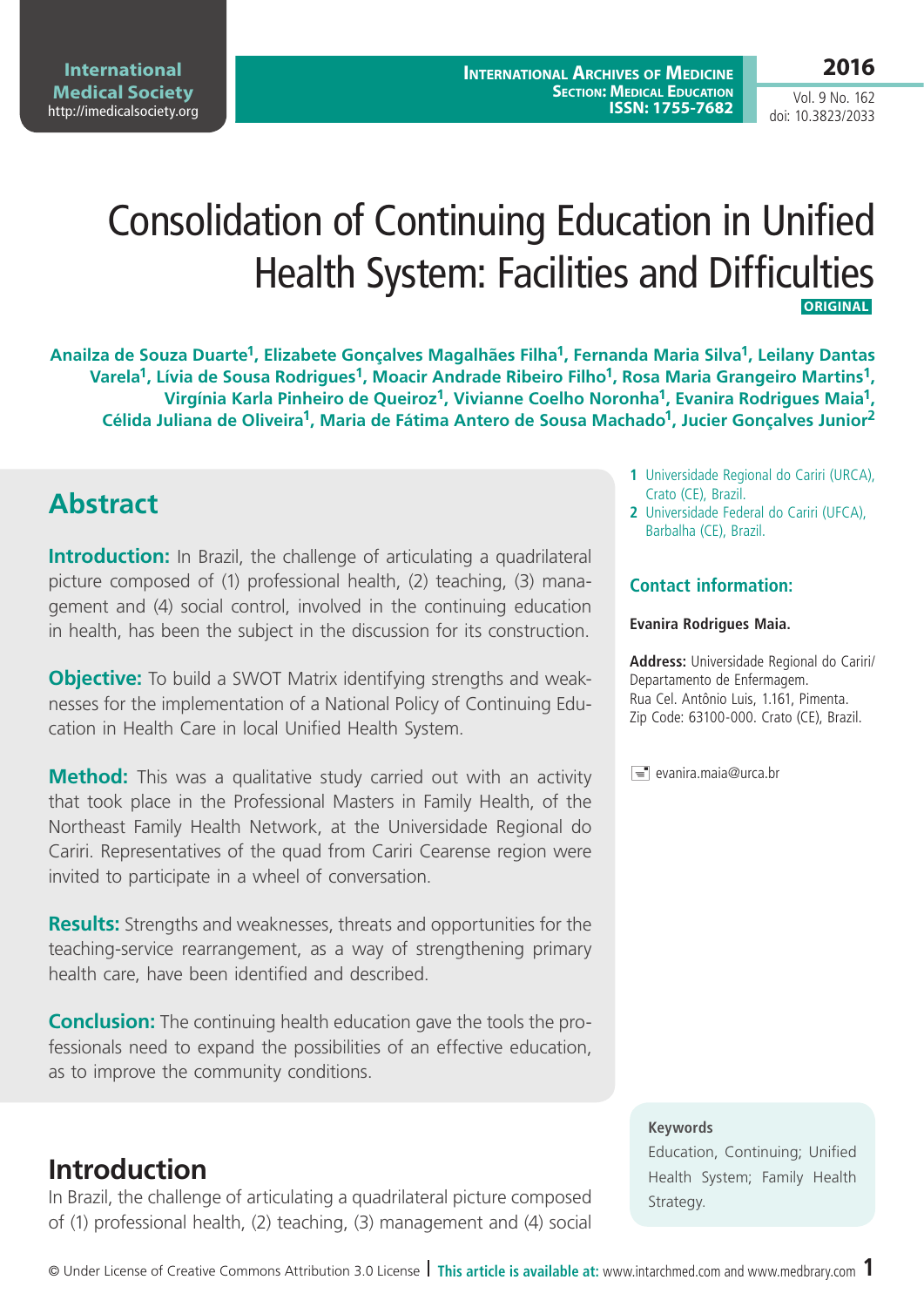Vol. 9 No. 162 doi: 10.3823/2033

control has been the subject of a discussion that involves the representatives of the quad, who must participate in the construction of the Continuing Health Education in the Unified Health System (SUS, acronym in Portuguese). They might have the attention from the regional site management, as well as from the national and international scenario, in the discussion about formation, in order to implement the Continuing Health Education as an empowering base of health systems and services

In 1990, the Pan American Health Organization (PAHO) highlighted the Continuing Education as a tool with potential to systematize knowledge in a theoretical and methodological perspective, considering the need for programs that would establish the Continuing Education in Health as a precondition for the development and transformation of models of care. Thus, the National Policy of Permanent Education in Health (PNEPS, acronym in Portuguese) is not only a proposal of the Ministry of Health, but also a policy of the SUS. The Ministry of Health suggests the Continuing Health Education as a strategy for the transformation of formation practices, attention, management, policy-making, popular participation and social control in the health sector [1].

The Continuing Health Education is an effective way for improving the SUS workers' skills, as, with this strategy, we can identify problems, reflect on them and propose mechanisms for intervention, which must be put into practice in different scenarios of SUS. It involves the integration between education and work in health, and of personal knowledge and experience; and it also integrates educational institutions, management and health services [2]. Its implementation and strengthening assume new skills, as leadership, decentralized management, self-management, and quality management. This new scenario enables a broad institutional change, providing cultural transformation, according to the new trends, such as desirable management practices, attention and relationships with the assisted population [3].

The initial and continuing formation of health workers and students should come from health practice experiences, aiming to change the practices and bring them closer to the SUS principles.

In national education, curriculum changes were marked by the introduction of the National Educational Bases and Guidelines Law (LDB, acronym in Portuguese) in 1996. In the context of higher education, the Curriculum Guidelines for Undergraduate Health Courses were defined by resolution 3 of the National Council of Education/Board of Higher Education, in 2001 [1]. These guidelines are under extensive review process in the current scenario.

The movements' effervescence indicated the need to approach health and education fields. This is justified when we reorganize health practices, with trained human resources aware of their role in the consolidation of the system and in according to the SUS premises. It seems impossible to imagine this reorganization without simultaneously interference in vocational formation and work [4]. In general, the integration of the everyday professional health services is developed in accordance with the skills and knowledge practices accumulated during vocational formation process and life. This set of accumulated things needs space for analysis and reflection, so that we can articulate the knowledge and renew the coping capacity, when we face increasingly complex situations in work processes, considering the diversity of professions, users of technologies, relations, organization of services and spaces. Selecting strategies and renovated formation models, linked to the working context and to the participants' space of action, tends to decrease the vacuum in the formation of health professionals in this permanent restructuring [4].

The health professionals, teachers or students' care practice should be considered as a process of action-reflection-action, in which everyone who is involved teaches and learns, performing an interaction with specific scenarios of health practices [5].

Policies and proposals for the formation of SUS professionals should integrate training, qualification,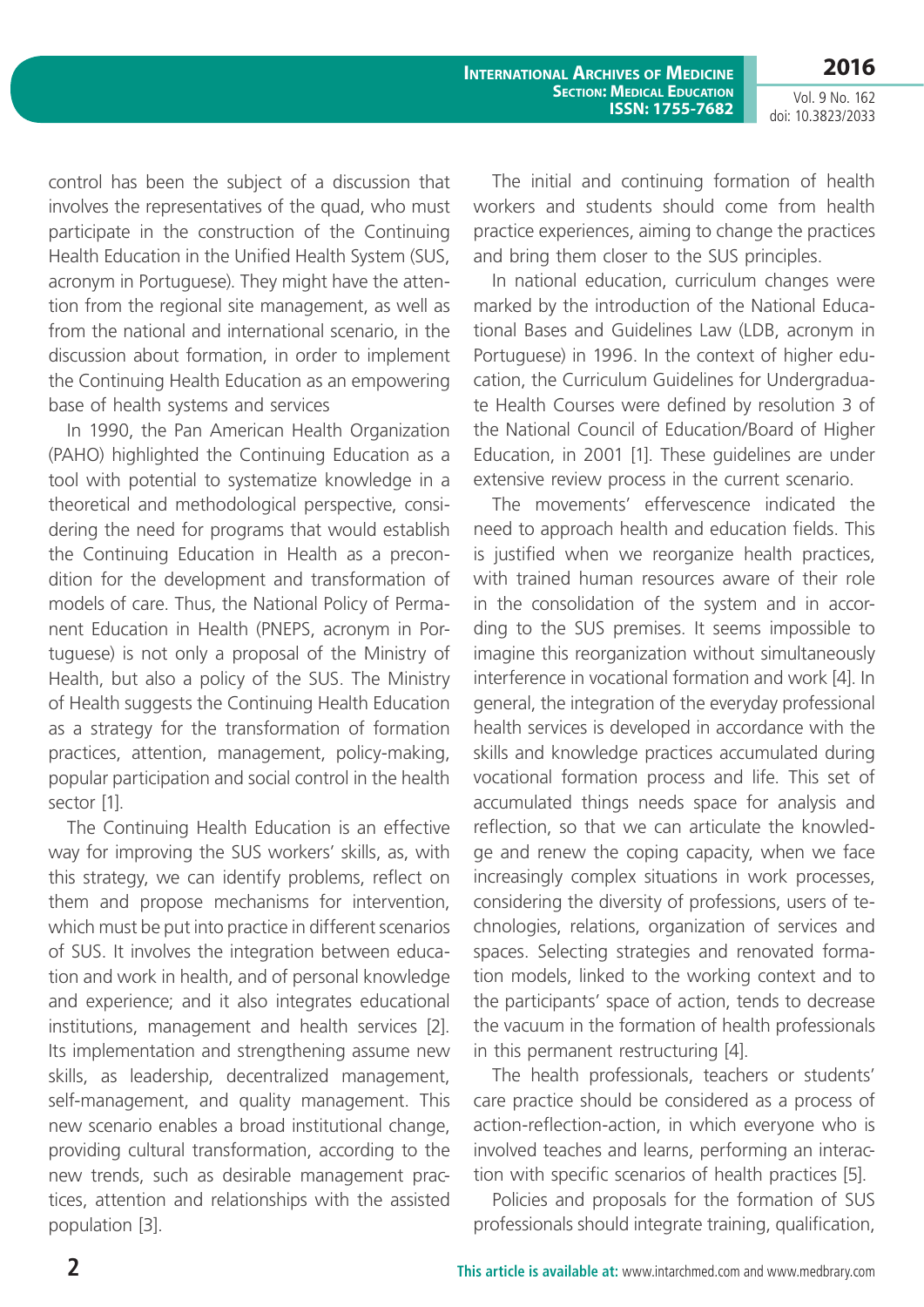Vol. 9 No. 162 doi: 10.3823/2033

and development that implement constant strategies and actions of health services practices with research and theoretical reflection practices, both for the staff from universities and those part of management and assistance [6].

Considering the constant health and demographic transitions, and the alteration in population pattern of illness, we observe changes in the profile and health needs, as well in the responses the system gives in such context. To maintain the achieved and the desired progress in health system, it is necessary to develop more efficient and effective actions, which should be placed in continuous education processes in healthcare, so that they would provide workers and managers to build knowledge, using a closer communication and in locus improvement of actions, aiming to have the opportunity to use the acquired knowledge in services, providing to the user better attendance and an access with quality. A Continuing Education in health ensures the construction and the improvement of collective spaces in health care, with a positive impact on labor relations [7].

The contextualization of the assumptions of Continuing Education and the need to support knowledge about the subject prompted the construction of a participatory/constructive dialogue of professional experiences, management and teaching about Continuing Education in health as practice for strengthening the integration of teaching-service-management-community.

We aimed to build a SWOT Matrix identifying strengths and weaknesses for the implementation of a PNEPS in SUS.

### **Methods**

This was an activity experienced in the Professional Masters in Family Health, of the Northeast Family Health Network, at the Universidade Regional do Cariri (URCA), with a wheel of conversation. Representatives of the quad from Cariri Cearense region were invited to participate in this discussion.

Representatives of higher education institutions of Cariri (CE), responsible for coordinating internships in Primary Health Care, teachers/tutors of higher education institutions, students who were in training field, Primary Health Care professionals who had internship in their workspaces, representative of Ceará Regional Nursing Council, managers and representatives of social control were invited to join the wheel of conversation. Some participants had more than one of the activities listed above. For example, internship supervisors or preceptors also received internships in their field in the Primary Health Care and/or perceived themselves as service users, being able to discuss more than one of the models. Students who participated in the wheel of conversation should share experiences and know the importance of Continuing Education in health for professional development and the consolidation of SUS [8].

The activity took place on 2015, 8th October, in a room used by Professional Masters in Family Health Course of URCA/Campus Pimenta, at Crato city. The wheel of conversation had the participation of 13 stakeholders and was mediated by five students of the Professional Masters in Family Health Course.

First, a dialogue-based explanation of Continuing Education in health theme was carried out, presenting the theory as the main political-pedagogical strategy for the articulation between theory and practice, i.e., teaching to the health service, considering the critical analysis of the social reality, the respect and appreciation of diverse knowledge in the community, the health needs of individuals and populations, the sectoral management, and the social control [8].

At this moment, coordinators, reporters, and participants were presented, and they shared their personal/professionals experiences with Continuing Education in health.

The SWOT Matrix, a widely tool used for strategic planning in the economic/enterprise area, which provides the identification of factors that enhance or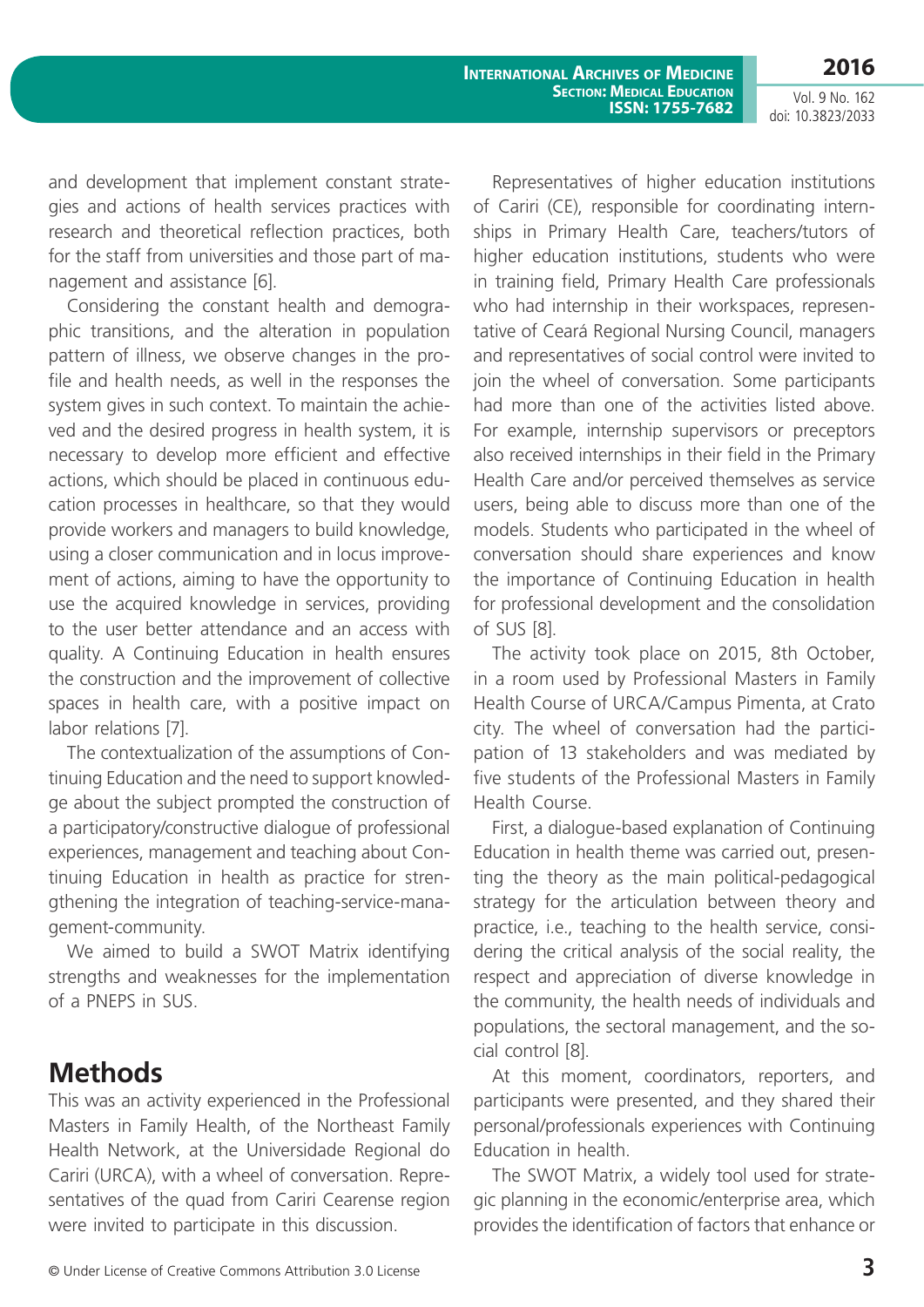**International Archives of Medicine SECTION: MEDICAL EDUCATION ISSN: 1755-7682**

Vol. 9 No. 162 doi: 10.3823/2033

**2016**

weaken the collaboration of those involved in both the internal (strengths and weaknesses) and the external (opportunities and threats) environment, was used. With this tool, strategies can be considered to solve the problems, and favorable factors to the enterprise may be potentiated [9].

The SWOT Matrix can be used in several ways by outside facilitators of big business and other branches of activities that wish to plan their actions. It can be used as a self-knowledge tool, or as contextual analysis and a guide to the definition of an action plan. Its use is relatively simple, and the most difficult part is to identify the real strengths and weaknesses, as well as the most advantageous opportunities and the most important threats of the environment analysis [10].

Through the wheel of conversation, with the opinions and knowledge of the participants, we aimed to find the strengths and weaknesses, the threats and the opportunities to rearrange the teachingservice as a means to strengthen Primary Health Care.

In this activity, internal environment was related to higher education institutions, and external environment was related to health services. To identify the factors that help and hinder the integration teaching-service, we asked the teachers and students to identify strengths and weaknesses, and we also asked the health professionals and users/community to identify opportunities and threats.

The information was exposed in piece of papers and fixed in a panel of the SWOT Matrix. They were arranged according to the similarity of ideas and, after, participants discussed them.

The results of this activity were processed by combined analysis, in which the internal conditions were overlapped and compared with the environmental situations, as a means of finding the strengths and weaknesses, and the opportunities and threats [10].

#### **Results**

After the conversation wheel, a panel was built with the obtained information **(Table 1)**.

| <b>SWOT</b>                                         | <b>Factors that help</b>                                                                                                                                                                                                                                                                                                                                                                                                                               | <b>Factors that hinder</b>                                                                                                                                                                                                                                                                                                                                                                                                                                                                                                                                                                                                                                                                                                                                                                                                                                                                                                                                   |
|-----------------------------------------------------|--------------------------------------------------------------------------------------------------------------------------------------------------------------------------------------------------------------------------------------------------------------------------------------------------------------------------------------------------------------------------------------------------------------------------------------------------------|--------------------------------------------------------------------------------------------------------------------------------------------------------------------------------------------------------------------------------------------------------------------------------------------------------------------------------------------------------------------------------------------------------------------------------------------------------------------------------------------------------------------------------------------------------------------------------------------------------------------------------------------------------------------------------------------------------------------------------------------------------------------------------------------------------------------------------------------------------------------------------------------------------------------------------------------------------------|
| <b>Matrix</b>                                       | Strengths                                                                                                                                                                                                                                                                                                                                                                                                                                              | Weaknesses                                                                                                                                                                                                                                                                                                                                                                                                                                                                                                                                                                                                                                                                                                                                                                                                                                                                                                                                                   |
| Internal environment/ higher education institutions | Teachers:<br>Possibility of<br>integration and<br>exchange of<br>knowledge<br>Production of<br>technical-scientific<br>knowledge,<br>technical<br>knowledge, and<br>practical, critical<br>and reflexive<br>knowledge<br>Exchange of<br>experience<br>Real-world<br>experience<br>Professional<br>experience<br>Problems based on<br>reality<br>Link<br>Partnerships<br>Students' time<br>availability for<br>assignments<br>Wish to take good<br>care | Teachers:<br>Little integration of the<br>quadrilateral picture; poor<br>interpersonal relationships<br>between tutors and<br>professional service; lack<br>of dialogue between the<br>authorities (lack of planning<br>of internship); service<br>professionals do not greet<br>teachers and students<br>Do not be a member of the<br>field to be able to interfere<br>more<br>Traditional model of<br>formation, practice almost<br>always focused on the team,<br>low participation of users<br>High demand<br>Resistance of users<br>No continuity of care<br>Bad conditions of health<br>services, precarious service,<br>health units/training area<br>in bad conditions, poor<br>condition of the internship<br>space, scarce human and<br>financial resources<br>Lack of motivation of<br>professional service, lack of<br>professional service support<br>To realize that there are<br>students not involved with<br>the teaching-learning process. |
|                                                     | Students:<br>Humanization<br>Reception<br>Exchange of<br>experience /<br>knowledge<br>Evidence-based<br>therapy                                                                                                                                                                                                                                                                                                                                        | Students:<br>Lack of team unity<br>Lack of ethics<br>No access of user to services<br>Lack of confidence in the<br>student<br><b>Bad structure</b><br>Scarce material resource                                                                                                                                                                                                                                                                                                                                                                                                                                                                                                                                                                                                                                                                                                                                                                               |

**Table 1.** Information of the SWOT Matrix. Crato (CE), Brazil, 2016.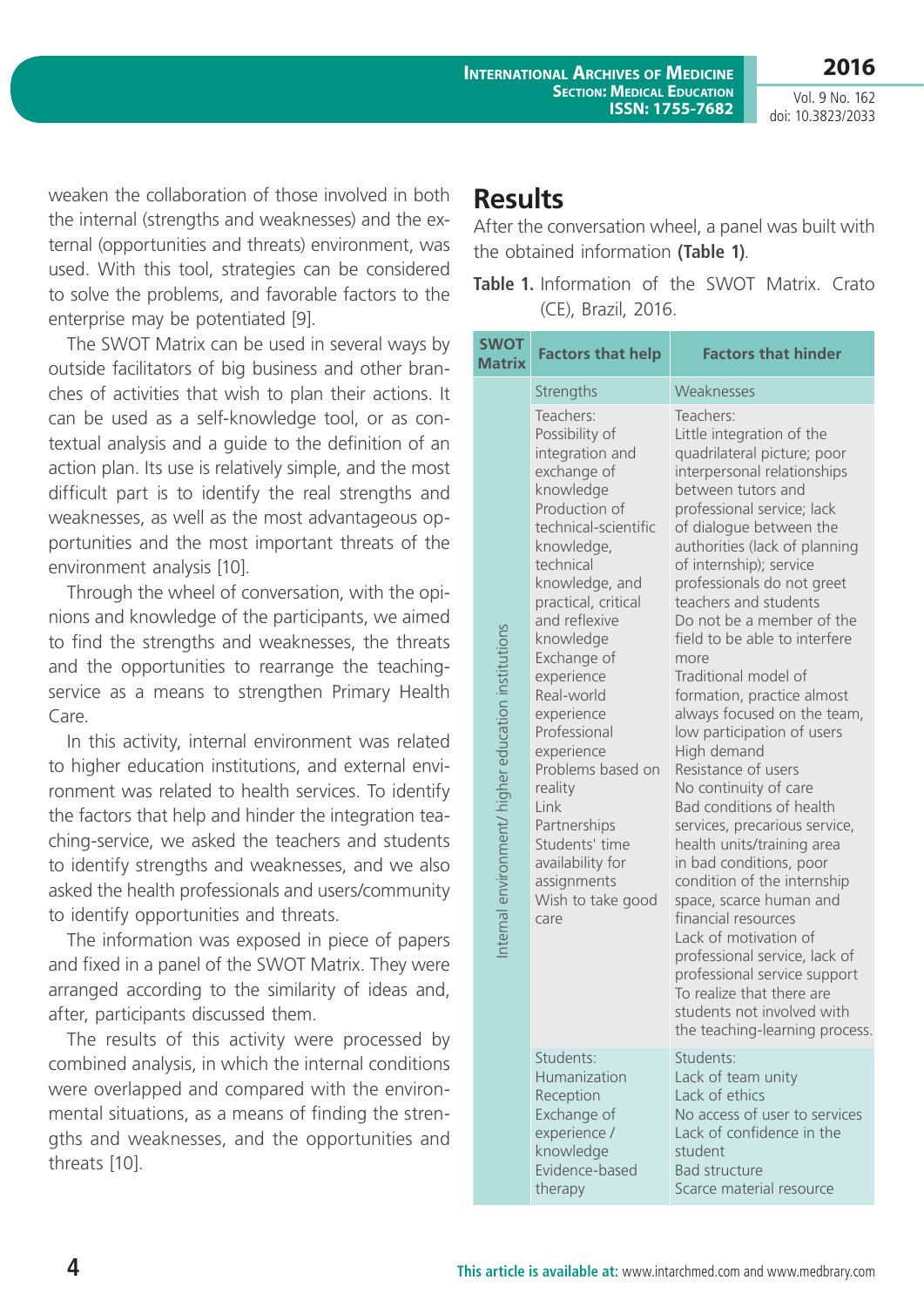**2016**

Vol. 9 No. 162 doi: 10.3823/2033

| <b>SWOT</b><br><b>Matrix</b>         | <b>Factors that help</b>                                                                                                                                                                                                                                                                                                                                                                                                                                                                                                               | <b>Factors that hinder</b>                                                                                                                                                                                                                                                                                                                                                                                                           |
|--------------------------------------|----------------------------------------------------------------------------------------------------------------------------------------------------------------------------------------------------------------------------------------------------------------------------------------------------------------------------------------------------------------------------------------------------------------------------------------------------------------------------------------------------------------------------------------|--------------------------------------------------------------------------------------------------------------------------------------------------------------------------------------------------------------------------------------------------------------------------------------------------------------------------------------------------------------------------------------------------------------------------------------|
|                                      | Opportunities                                                                                                                                                                                                                                                                                                                                                                                                                                                                                                                          | Threats                                                                                                                                                                                                                                                                                                                                                                                                                              |
| External environment/health services | Health<br>professionals:<br>Technical<br>and scientific<br>development of the<br>professional and<br>the staff<br>Scientific basis<br>New experiences<br>Increase of<br>new actions<br>and assistance<br>methodologies in<br>service<br>Learning<br>Collective and<br>meaningful learning<br>Inter-institutional<br>and inter-sectoral<br>partnerships<br>Optimization<br>of assistance<br>to be provided/<br>improvement of<br>quality<br>Improvement of<br>quality of care<br>Monitoring of all<br>actions that must<br>be developed | Health professionals:<br>Failure in law related to the<br>internship<br>Difficulty in placing students<br>in the training field<br>Immaturity of the students<br>Realizing the little or no<br>quality of the professionals<br>Lack of commitment that<br>can influence preceptors and<br>students<br>Lack of temporary "practice"<br>of students that can cause<br>conflicts with patients, who<br>refuse to be attended by<br>them |
|                                      | Users/community:<br>To create<br>opportunities of<br>learning<br>Improvement in                                                                                                                                                                                                                                                                                                                                                                                                                                                        | Users/community:                                                                                                                                                                                                                                                                                                                                                                                                                     |

## **Discussion**

attendance.

The PNEPS emerges as a proposal for a strategic action to contribute to the transformation and the qualification of health practices, the organization of actions and services, the formation processes, and the pedagogical practices in the formation and development of health workers [5,11].

Among the internal factors that help the implementation of Continuing Education practices, teachers exposed the technical and scientific knowledge, and the consideration that this knowledge cannot be separated from the practical critical and reflective knowledge, based on reality. We also observed the relevance of professional experience and integration for exchanging knowledge and practice, evidencing the need of the link between formation and establishment of partnerships, so that we can optimize the time and provide care with better quality.

This finding can be justified by the statement of Mitre et al. [12] that claims that education should trigger a vision of the whole, from the search for innovative methods for the formation of man as historical being inserted in the dialectics of actionreflection-action.

In this sense, the formation of professionals for the work that must be developed is highlighted, since the lack of adequate formation, combined with other factors, may result in a sense of professional frustration in the worker [13].

Students considered that internal factors facilitate the Continuing Education with humanization, hosting, exchange of experience/knowledge, and evidence-based therapy.

Internal factors can both facilitate and hinder the educational process. In this perspective, teachers characterized weaknesses as little integration, as well as bad interpersonal relationships between tutors and professional service, which may be the result of the lack of dialogue between the authorities and the lack of planning of internship. Another limitation was the inheritance of the traditional model of formation, with practice almost always focused on the team and little participation of users.

Teachers exposed the difficulties related to the big demand and the users' resistance to be attended by students, and to the no continuity of care. Not being a service member, so that he could interfere, was also another difficulty raised, as well as the poor condition of health services, with limited human and financial resources. The lack of motivation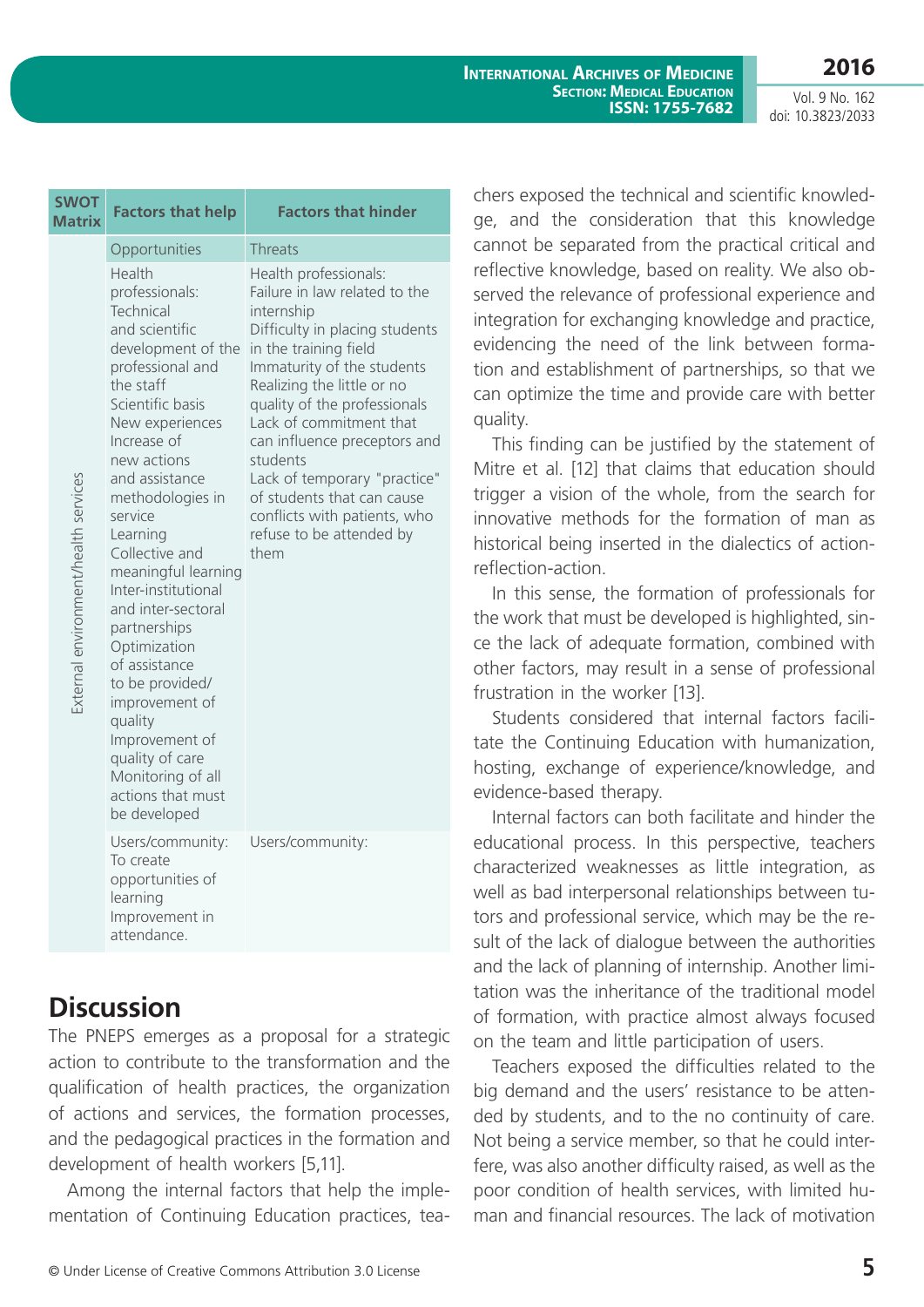**2016**

Vol. 9 No. 162 doi: 10.3823/2033

and support of professionals, and little involvement of some students in the teaching-learning process, was also observed.

Corroborating these findings and glimpsing the professional role, the need for appreciation emerges, even among team members [14]. The good relationship of the team members, and of those with teachers and students involved in teaching and learning process can produce more satisfactory results, as the articulation of social actors involved in the process creates a favorable environment for the development of good practice, especially the educational one.

In the students' perspective, these difficulties are related to the lack of unity and team ethics, inaccessibility of users to services, lack of confidence in the student, and disability structure and lack of material resources.

The obstacles to the actualization of educational practices produce frustration and loss of sensation in regard to the time spent in attendance and management functions, the inexistence of appropriate physical structure, and the lack of interest of the community and team members [14].

Among the factors related to the external environment, SWOT Matrix presents opportunities and threats. Such factors were related to the environment of health services and reported by health professionals and users/community.

According to health professionals, the opportunities present in the process are related to technical and scientific development of professionals and of the team; to new experiences, the increase of actions and assistance methodologies in service; and to a collective and meaningful learning. Interinstitutional and inter-sectoral partnerships; the optimization of care to be provided with increased quality; and the opportunity of students monitoring all actions that must be developed were also cited. Users/community mentioned the improvement of the service and an appropriate learning as opportunities that should be taken.

Still considering the external environment, here represented by the health services, the SWOT Matrix provides the threats that Continuing Education in health practices can represent. Users/community did not comment this point. Threats were reported by the professionals as failure in law related to the internship; making apparent the little professional quality or no professional quality, because the lack of commitment can influence preceptors and students; the immaturity and no temporary "practice" of students that can cause conflicts with patients, who, in turn, can refuse the attendance by students; and the difficulty of placing the students in internship.

In conclusion, the quadrilateral picture of Continuing Education in health is the basic structure for its consolidation. The strengths and weaknesses for the implementation of a significant health education, as proposed by the PNEPS, include the actors (management, service, education, and user) involved in the process.

The integration of these actors, as well as the relationship of practical critical and reflexive knowledge, based on reality and on the local health needs has fundamental importance for an effective experience in Continuing Education in health. On the other hand, the effectiveness of the role of each component of the quadrilateral, considering the PNEPS, would allow the appreciation of the capacity of health professionals, students and teachers, as well as the development of the potential in each reality, favoring the recovery of the professionals involved in the SUS construction and forming professionals in the SUS and for SUS, to the reality of health.

Thus, the Continuing Education in health as a strategy to instrumentalize health professionals could end the gap caused by the difficulties encountered in its execution, facilitating the teaching-service integration with a strongly consolidated management, with direct participation of social control, expanding the possibilities for an effective education in health,